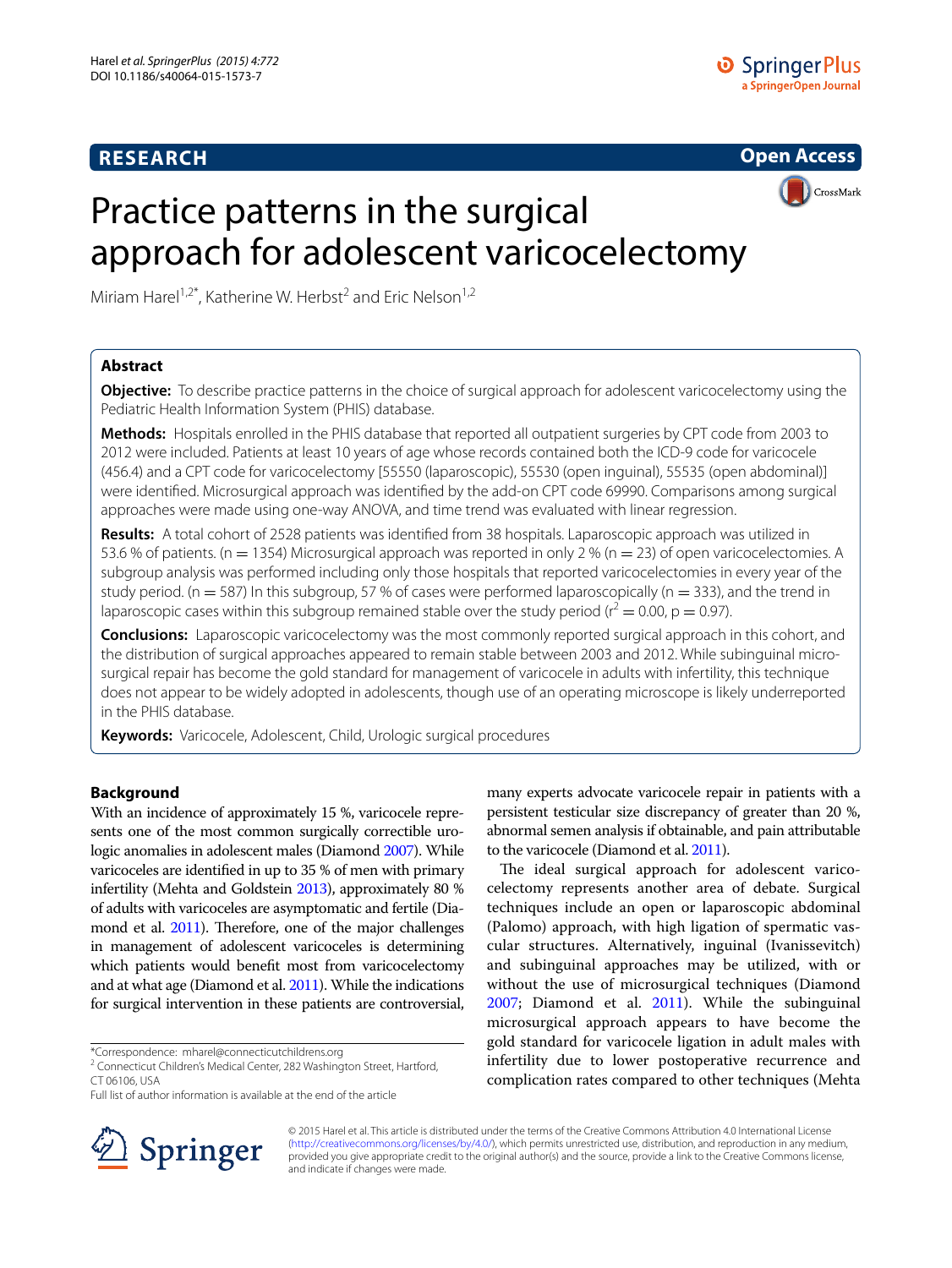and Goldstein [2013](#page-5-0)), this approach has not been widely adopted in the adolescent population.

In this study, we sought to describe practice patterns in the choice of surgical approach for adolescent varicocelectomy using the pediatric health information system (PHIS) database.

### **Methods**

Data for this study was obtained from the PHIS database, an administrative database that contains inpatient, emergency department, ambulatory surgery, and observation encounter-level data from over 45 not-for-profit, tertiary care pediatric hospitals in the United States. These hospitals are affiliated with the Children's Hospital Association (Overland Park, KS, USA). Data quality and reliability are assured through a joint effort between the Children's Hospital Association and participating hospitals. Portions of the data submission and data quality processes for the PHIS database are managed by Truven Health Analytics (Ann Arbor, MI). For the purposes of external benchmarking, participating hospitals provide discharge/encounter data including demographics, diagnoses, and procedures. Nearly all of these hospitals also submit resource utilization data (e.g. pharmaceuticals, imaging, and laboratory) into PHIS. Data are de-identified at the time of data submission, and data are subjected to a number of reliability and validity checks before being included in the database.

Our primary outcome was surgical approach for adolescent varicocelectomy. Hospitals enrolled in the PHIS database that reported outpatient surgeries by Current Procedural Terminology (CPT) code from 2003 to 2012 were included. Since not all procedures are reported by CPT code, the number of procedures reported by the international classification of disease-9 (ICD-9) codes were compared to the number of procedures reported by CPT code for each year. In order to provide quality control of the dataset, hospitals that did not report all procedures by CPT code were excluded for that particular year.

Patients at least 10 years of age whose records contained both the ICD-9 code for varicocele (456.4) and a CPT code for varicocelectomy [55550 (laparoscopic), 55530 (open inguinal), 55535 (open abdominal)] were identified. Microsurgical approach was identified by the add-on CPT code 69990. We attempted to determine the incidence of bilateral intervention by searching the PHIS database for either the billing code appearing twice on a particular patient record or by the CPT modifier code 50. Patients undergoing concurrent hernia or hydrocele repair were excluded, as these additional diagnoses could have impacted the choice of surgical approach for varicocelectomy. In patients who had multiple surgeries for recurrence, only the initial varicocelectomy was included in the analysis.

Comparisons among surgical approaches were made using one-way ANOVA, and time trend was evaluated with linear regression. A subgroup analysis was also performed including only those hospitals that reported varicocelectomy cases for every year in the study period.

#### **Results**

The number of hospitals meeting the inclusion criteria increased from 15 hospitals in 2003 to 33 hospitals in 2012 (Table [1\)](#page-1-0). A total of 38 hospitals were included in this analysis. After excluding 117 patients who underwent concurrent hernia or hydrocele repair, 37 patients younger than 10 years of age, and 78 records from hospitals underreporting ambulatory surgeries by CPT code, a final cohort of 2528 patients was identified. The incidence of bilateral intervention was likely underreported, as none of the records included the billing code twice, and the CPT modifier code 50 was included in only seven records. Therefore, we did not attempt to analyze the effect of bilateral intervention on choice of surgical approach.

Mean age was 15 years (SD  $\pm$  2 years). There was no significant difference in age between the various treatment groups.  $(p = 0.12)$  Surgeries were performed by urologists (93 %), general surgeons (6 %), or other/ unspecified (1 %). Postoperative infection was reported in 13 records (0.5 %), and other surgical complications were reported in only 2 records (0.1 %).

The majority of patients were Caucasian (72 %), while 6 % were black, 1.5 % were Asian, and the remaining 20 % were other/unspecified. Forty-four percent of patients had private insurance, 20 % had public insurance, and insurance status was not reported in the remaining 36 % of patients.

Distribution of varicocelectomies by surgical approach is displayed in Fig. [1.](#page-2-0) Over half of reported varicocelectomies were performed laparoscopically.  $(n = 1354, 53.6\%)$ Of the remaining open surgeries, 76.3 % ( $n = 896$ ) were performed with an inguinal or subinguinal approach, and

<span id="page-1-0"></span>**Table 1 Number of hospitals meeting inclusion criteria per year**

| Year | <b>Number of hospitals</b> |  |  |
|------|----------------------------|--|--|
| 2003 | 15                         |  |  |
| 2004 | 17                         |  |  |
| 2005 | 17                         |  |  |
| 2006 | 20                         |  |  |
| 2007 | 26                         |  |  |
| 2008 | 24                         |  |  |
| 2009 | 32                         |  |  |
| 2010 | 34                         |  |  |
| 2011 | 33                         |  |  |
| 2012 | 33                         |  |  |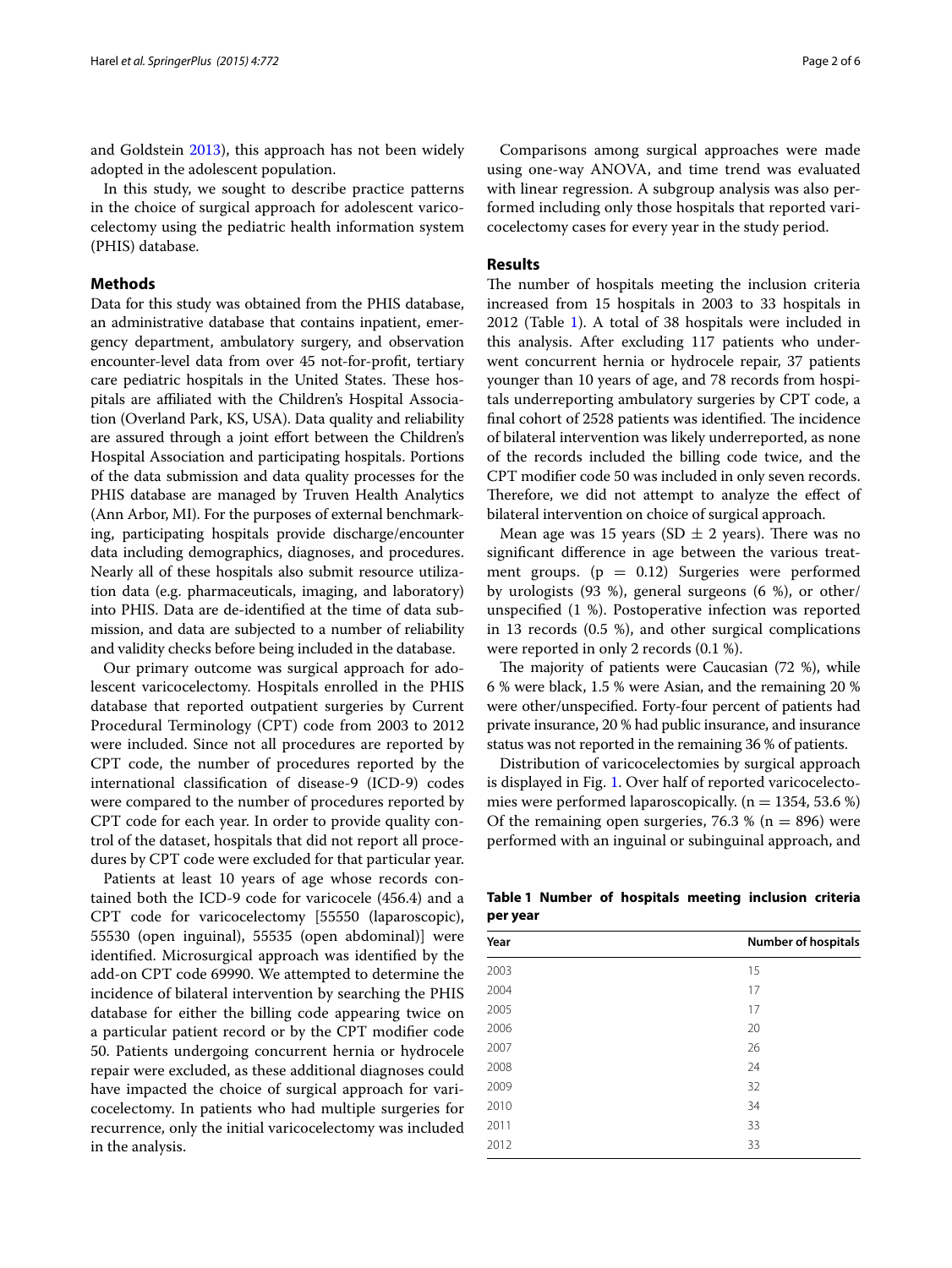



<span id="page-2-0"></span>23.7 % ( $n = 278$ ) were approached abdominally. A microsurgical approach was reported in only 2 % ( $n = 23$ ) of open varicocelectomies (21 inguinal/subinguinal, 2 abdominal). Of the total number of cases, 6 % ( $n = 147$ ) were performed by general surgeons. In this subgroup, 55 % ( $n = 81$ ) were performed laparoscopically, 35 %  $(n = 51)$  were performed with an inguinal or subinguinal approach, and 10 % ( $n = 15$ ) were executed with an open abdominal approach. A microsurgical approach was not reported in any of the open varicocelectomies performed by general surgeons. There was no significant difference in the distribution of surgical approaches between urologists and general surgeons.

While the proportion of cases performed laparoscopically appeared to increase over the study period  $(r^2 = 0.63, p < 0.01)$ , most hospitals did not report cases for every year of the study. Therefore, it was difficult to determine trends using the entire cohort of patients. A subgroup analysis was performed including only those hospitals that reported varicocelectomies in every year of the study period. A total of 587 cases were identified from six reporting hospitals. Distribution of surgical approaches in this subgroup is displayed in Fig. [2](#page-3-0). Over half of the cases were performed laparoscopically  $(n = 333, 57 \%)$ , 35 %  $(n = 206)$  were performed with an inguinal or subinguinal approach, and the remaining  $8\%$  (n = 48) were performed with an open abdominal approach. In contrast to the findings in the entire cohort, the trend in laparoscopic cases within the subgroup

analysis remained stable over the study period ( $r^2 = 0.00$ ,  $p = 0.97$ ).

Each hospital was individually analyzed for distribution of surgical approaches over the study period. Hospitals were considered to favor a certain surgical approach if greater than 50 % of their cases were performed with that particular approach over the entire study period. Of the total 38 hospitals included in the study, 29 % ( $n = 11$ ) consistently favored a laparoscopic approach throughout the entire study period, 39 % ( $n = 15$ ) consistently favored an open approach, and 32 % ( $n = 12$ ) showed variation in surgical techniques over the study period. This suggests that most surgeons may consistently utilize a particular approach, and that the variation in surgical approaches for adolescent varicocelectomy may be explained by surgeon preference.

## **Discussion**

The ideal surgical technique for adolescent varicocelectomy remains controversial and is usually dependent on surgeon preference. Within the PHIS database, we found that laparoscopic varicocelectomy was the most commonly reported surgical approach in adolescent patients, and that the distribution of surgical approaches appeared to have remained relatively stable from 2003 to 2012. While a subinguinal microsurgical approach has become the gold standard for varicocele ligation in adult males with infertility, a microsurgical approach was reported in only 2 % of children and adolescent patients in the PHIS database.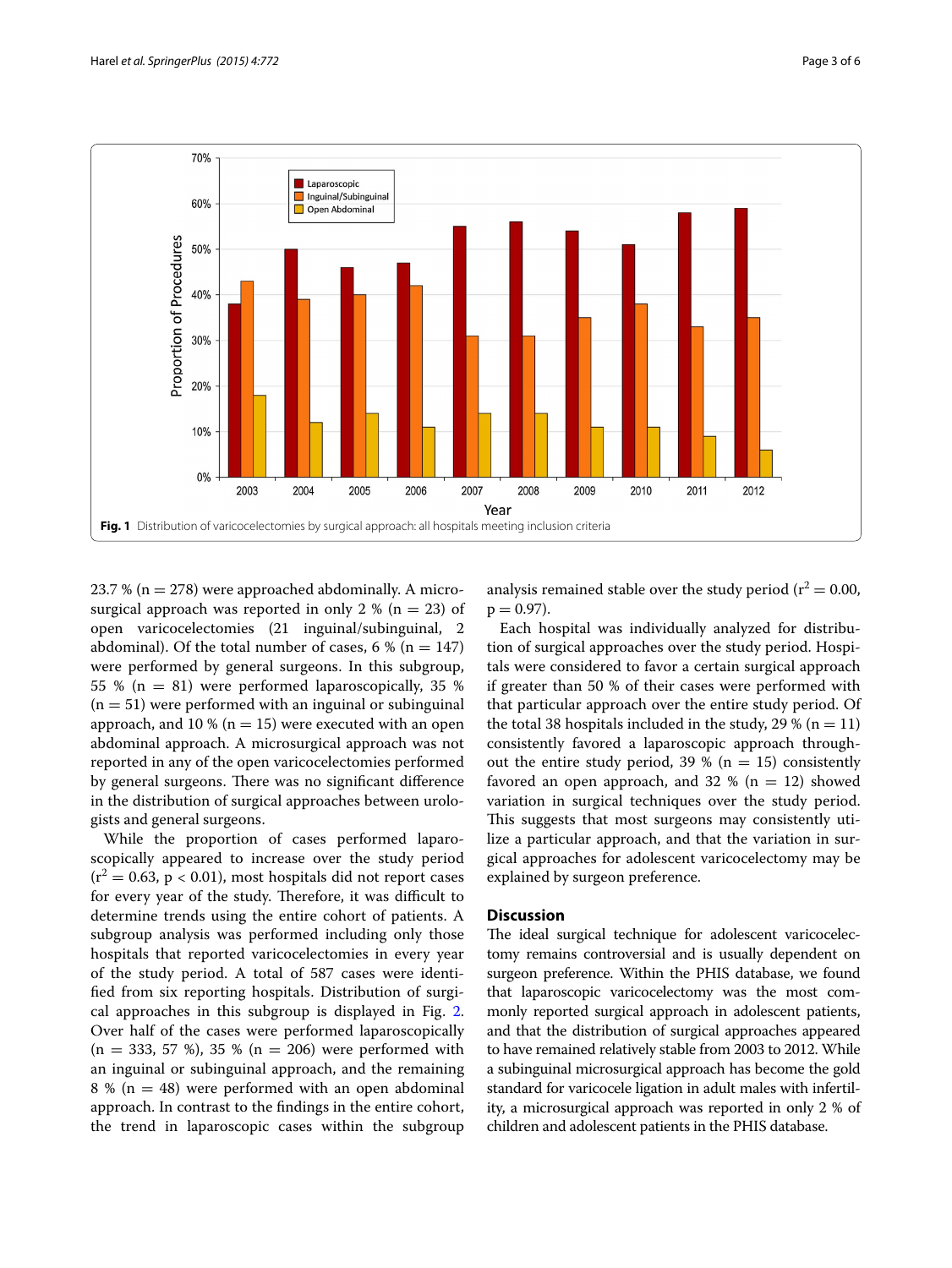

<span id="page-3-0"></span>The most commonly reported risks for any varicocelectomy technique include varicocele recurrence and hydrocele formation. A subinguinal microsurgical approach for varicocele ligation in adult males with infertility has been associated with the lowest postoperative recurrence and complication rates (Mehta and Goldstein [2013](#page-5-0)). Success rates of 99–100 % have been reported with this technique in adults, with minimal hydrocele rates of 0–0.44 % (Mirilas and Mentessidou [2012](#page-5-2); Goldstein et al. [1992](#page-5-3)). Proponents of this approach report that the magnification of the microscope improves the identification and preservation of the testicular artery and lymphatic vessels and allows for better visualization of all possible routes of venous return (Mehta and Goldstein [2013](#page-5-0); Schiff et al. [2005](#page-5-4); Lemack et al. [1998\)](#page-5-5).

Several concerns have been raised regarding the application of subinguinal microsurgical varicocelectomy to pediatric patients. Inexperience or lack of familiarity with the microscopic technique is perhaps the most significant obstacle to more widespread adoption of this approach among pediatric urologists (Diamond [2009;](#page-5-6) Park et al. [2011](#page-5-7)). Furthermore, complex entanglement of smaller vasculature in pediatric patients is another potential challenge. While testicular atrophy has not been reported after spermatic vein ligation above the internal ring (Diamond et al. [2011\)](#page-5-1), this rare complication has been associated with inguinal and subinguinal approaches (Chan et al. [2005\)](#page-4-1).

Despite these concerns, several groups have performed subinguinal/inguinal microsurgical varicocelectomy in

children and adolescents with success rates comparable to those seen in adults (Table [2\)](#page-4-2). No cases of testicular atrophy occurred in these series (Schiff et al. [2005](#page-5-4); Lemack et al. [1998;](#page-5-5) Silveri et al. [2003](#page-5-8); Cayan et al. [2005](#page-4-3); Yaman et al. [2006\)](#page-5-9). Park et al. [\(2011\)](#page-5-7) compared the results of microsurgical subinguinal varicocelectomy performed in 31 adults versus 62 adolescents with a mean age of 13 years. In both groups, no cases of recurrence, hydrocele formation, or testicular atrophy were identified. The authors reported a longer operative time and a greater number of almost all components of the venous system in adults, suggesting that this technique may not be more technically challenging in the pediatric population.

Several prior studies have assessed practice patterns in the management of adolescent varicocele using surveys. Richter et al. ([2001\)](#page-5-10) reported on questionnaire responses by 99 pediatric urologists and 75 urologists with infertility training. Of the pediatric urologists surveyed, the preferred surgical approaches were inguinal (41.4 %), subinguinal (29.3 %), retroperitoneal Palomo (19.9 %), and laparoscopic (14.4 %). Use of the operating microscope was reported by 30 % of pediatric urologists surveyed. In a more recent survey of 131 pediatric urologists, Pastuszak et al. ([2014\)](#page-5-11) reported that the preferred surgical approaches were laparoscopic (38 %), subinguinal microsurgical (28 %), inguinal (14 %), and open Palomo (13 %). Of those urologists who used an open surgical approach, 60 % used loupe magnification, and 40 % used an operating microscope. The authors note that when comparing their survey results to those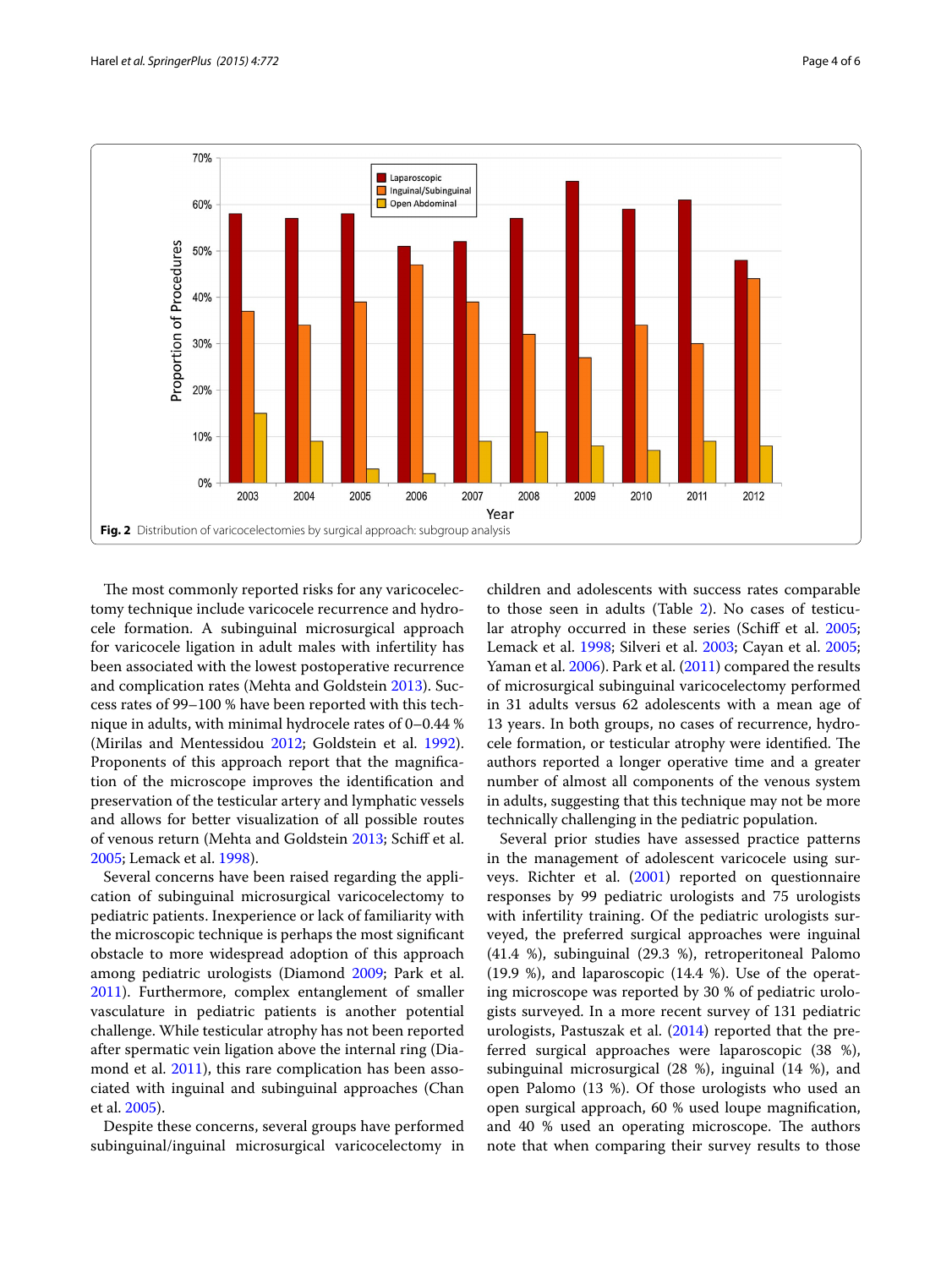| Study                 | Patients, n                                                       | Varicoceles, n | Hydrocele, % | Recurrence, % | <b>Other complications</b>                                                          |
|-----------------------|-------------------------------------------------------------------|----------------|--------------|---------------|-------------------------------------------------------------------------------------|
| Lemack et al. (1998)  | 30                                                                | 42             | 0.0          | 0.0           | $0.0\%$                                                                             |
| Silveri et al. (2003) | 46 (12 with operating microscope;<br>34 with loupe magnification) | 46             |              | 2.1           | 4.4 % (wound infections<br>requiring antibiotics)                                   |
| Schiff et al. (2005)  | 74                                                                | 97             |              | 0.0           | 2 % (orchalgia in 1 %, resolved<br>after 8 months; hypertrophic<br>scarring in 1 %) |
| Cayan et al. (2005)   | 49                                                                | 79             | 0.0          | 0.0           | $0.0\%$                                                                             |
| Yaman et al. (2006)   | 92                                                                | 92             | 0.0          | 1.6           | 1.6 % (persistent scrotal pain)                                                     |

<span id="page-4-2"></span>**Table 2 Outcomes of subinguinal/inguinal microsurgical varicocelectomy in children and adolescents**

by Richter et al. [\(2001\)](#page-5-10), the evaluation and management of pediatric varicocele appears to have remained stable over the past decade, with a shift toward increasing use of a laparoscopic technique. This shift likely reflects an increasing comfort level with the laparoscopic technique among more recent trainees rather than demonstration of superiority of the approach.

There are several possible explanations for the discrepancy in the reported use of a microsurgical approach between these survey studies and our PHIS study. The survey response rate in both aforementioned studies was approximately 50 %, which may limit the generalizability of these results. Additionally, use of the operating microscope is likely underestimated in our study due to underutilization of the 69990 CPT code. However, even if all the inguinal/subinguinal varicocelectomies in our study were performed microsurgically, this approach would comprise approximately 30 % of all cases, which still raises the question of whether a microsurgical approach should be more widely adopted in adolescent patients.

This study has several noteworthy limitations. Incidence of bilateral intervention was not obtainable due to underutilization of the modifier code by participating hospitals. Inconsistent reporting of hospitals for every year in the study period limited our ability to determine trends in the choice of surgical approach for adolescent varicocelectomy. We attempted to determine trends by performing a subgroup analysis including only those hospitals that reported varicocelectomies in every year of the study period; however, the subgroup analysis included less than 25 % of the entire cohort. Furthermore, practices utilized by the tertiary care pediatric hospitals included in the PHIS database may not be representative of practice patterns in the remaining hospitals across the nation.

## **Conclusions**

Laparoscopic varicocelectomy was the most commonly reported surgical approach in this adolescent cohort. Although it was difficult to determine trends due to

inconsistent reporting by CPT code, a subgroup analysis of hospitals reporting by CPT code for all study years suggested that the distribution of surgical approaches remained relatively stable between 2003 and 2012. While subinguinal microsurgical repair has become the gold standard for management of varicocele in adult males with infertility, this technique does not appear to be widely adopted in adolescents, though use of an operating microscope is likely underreported in the PHIS database.

#### **Abbreviations**

PHIS: pediatric health information system; CPT: current procedural terminology; ICD-9: international classification of disease-9.

#### **Authors' contributions**

MH participated in the study design and data collection and drafted the manuscript. KWH performed data collection and data analysis and participated in study design and manuscript editing. EN conceived of the study and participated in study design, data collection, and manuscript editing. All authors read and approved the final manuscript.

#### **Author details**

<sup>1</sup> University of Connecticut Health Center, 263 Farmington Avenue, Farmington, CT 06030, USA.<sup>2</sup> Connecticut Children's Medical Center, 282 Washington Street, Hartford, CT 06106, USA.

#### **Acknowledgements**

This study was approved by our Institutional Review Board and is in compliance with all ethical considerations.

#### **Competing interests**

The authors declare that they have no competing interests.

Received: 7 August 2015 Accepted: 30 November 2015 Published online: 14 December 2015

#### **References**

- <span id="page-4-3"></span>Cayan S, Acar D, Ulger S, Akbay E (2005) Adolescent varicocele repair: longterm results and comparison of surgical techniques according to optical magnification use in 100 cases at a single university hospital. J Urol 174:2003–2007
- <span id="page-4-1"></span>Chan PTK, Wright EJ, Goldstein M (2005) Incidence and postoperative outcomes of accidental ligation of the testicular artery during microsurgical varicocelectomy. J Urol 173:482–484
- <span id="page-4-0"></span>Diamond DA (2007) Adolescent varicocele. Curr Opin Urol 17:263–267